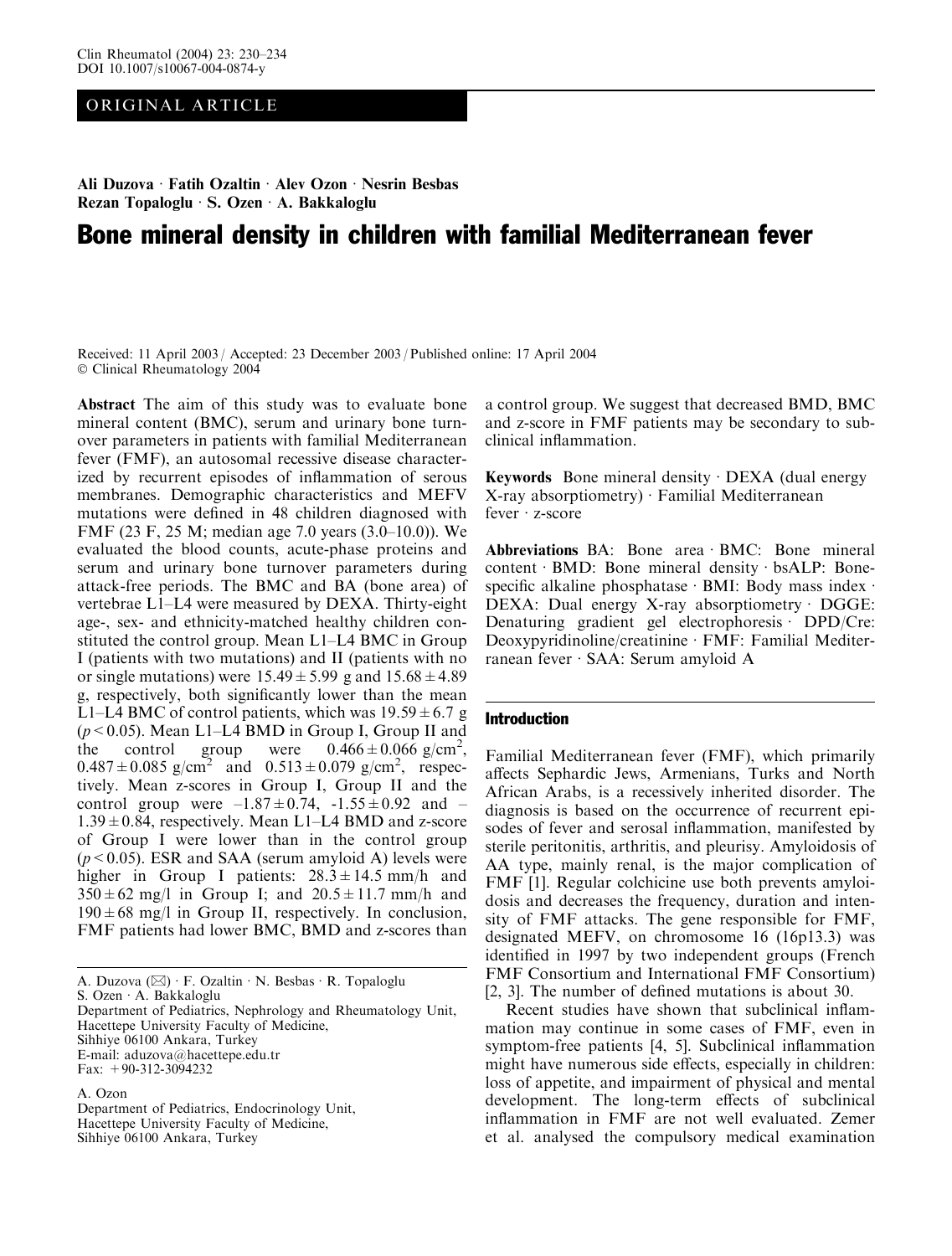prior to military service, at age 17 [6]. They showed that the mean height of the colchicine-treated cohort with FMF had increased compared to the cohort of FMF patients who had not received colchicine.

There is an increasing clinical interest in measurement of bone mineral content (BMC) in children, especially in the evaluation of adverse effects of disease. Loss of appetite, decreased physical activity during attacks and continuous subclinical inflammation may result in decreased bone mineral content in children with FMF.

Dual energy X-ray absorptiometry (DEXA) is a noninvasive technique for the assessment of BMC and bone mineral density (BMD). BMD is expressed conventionally as ratio of measured BMC and the projected bone area (BA), i.e. BMC/BA.

The aim of this study was to measure BMC, BMD, zscore, serum and urinary bone turnover parameters, and to evaluate the influence of demographic and genetic factors on these parameters in prepubertal children with FMF.

### Patients and methods

In this cross-sectional study we evaluated 48 prepubertal children with FMF [23 female, 25 male; median age 7.0 years (3.0–10.0)]. The diagnosis of FMF was established according to previously described criteria [7]. The clinical data were registered on a standardized form that included age, gender, familial consanguinity, history of the disease, age at onset of symptom(s), age at diagnosis, presence of fever, abdominal pain, pleurisy, joint pain and other features. Height, weight and bone age were measured, and body mass index (BMI: weight/stature squared, in  $\text{kg/m}^2$ ) and standard deviation scores (SDS) for height and BMI were calculated. SDS were calculated using the formula: (measurement [height or BMI]-mean [height or BMI] for respective sex and age)/standard deviation [height or BMI] with respect to age and sex. British standards were used to calculate SDS [8, 9]. All patients were on colchicine therapy. Informed consent was obtained from the patient or the parents.

We evaluated the blood counts, erythrocyte sedimentation rate (ESR; normal  $\leq$ 20 mm/h), C-reactive protein (CRP, normal  $\langle 800 \text{ µg/l} \rangle$ , serum amyloid A  $(SAA, normal: < 10$  mg/l), serum total protein (normal: 61–79 g/l for 3–7 years of age, 64–81 g/l for 8–10 years of age) and albumin (normal: 39–50 g/l for less than 5 years of age, 40–53 g/l for more than 5 years of age), serum total calcium (normal: 2.2–2.7 mmol/l), phosphorus (normal: 1.2–1.8 mmol/l), bone-specific alkaline phosphatase (bsALP) (normal: 63–139 U/l), parathyroid hormone (PTH) (normal: 12–72 ng/ml), osteocalcin (normal:  $51-84 \mu g/l$ ), serum carboxy-terminal type 1 collagen telopeptide (ICTP) (normal:  $147-558 \mu g/l$ ), vitamin D (normal: 25–100 nmol/l), and urinary deoxypyridinoline/creatinine (DPD/Cre) ratio (normal:  $22.4 \pm 1.4$  nmol/mmol). Serum parathyroid hormone,

bone specific alkaline phosphatase, osteocalcin, carboxyterminal propeptide of type I procollagen, and urinary deoxypyridinoline were measured by immunoassay using commercial kits (Metra Biosystems, Mountain View, CA, USA). Blood and urine samples were drawn during attack-free period (at least 14 days after an FMF attack). Any patient with a disease other than FMF was excluded.

#### Mutation analysis

M964V, M680I, V726A, M964I, E148Q are the main mutations in FMF patients in the Turkish population [10]. Our strategy for mutation analysis includes two steps. The hot spot exon 10, which harbors 14 mutations, is first analysed by denaturing gradient gel electrophoresis (DGGE). According to the band pattern, subsequent analysis is done either by restriction endonuclease enzyme digestion or by sequencing. Furthermore, E148Q in exon 2 is analysed by restriction endonuclease enzyme digestion.

The patients were divided into groups according to their mutation analysis: Group I, patients with two mutations, and Group II, patients with single or no mutations.

## Control group

L1–L4 BMC, BMD and z-scores were measured in 38 healthy children, all in the prepubertal period and matched for age, sex and ethnicity. Demographic data and laboratory values were compared between the groups.

## Measurement of BMC and BA

BMC and BA (bone area) of vertebrae L1–L4 were measured by dual energy X-ray (Hologic QDR-4500A). Normative data for BMD in Turkish children are not available, and so z-scores for BMD were determined by comparing measurements with normal data from the manufacturer.

Statistical analysis

Student's *t*-test, and the  $\chi^2$  test were used for comparison. A p value of  $\leq 0.05$  was considered to indicate statistical significance. Data were expressed in mean $\pm$ SD (standard deviation).

## Results

Demographic characteristics and MEFV mutation analysis of Group I (13 female, 14 male, mean age  $6.75 \pm 2.42$  years) and Group II patients (10 female, 11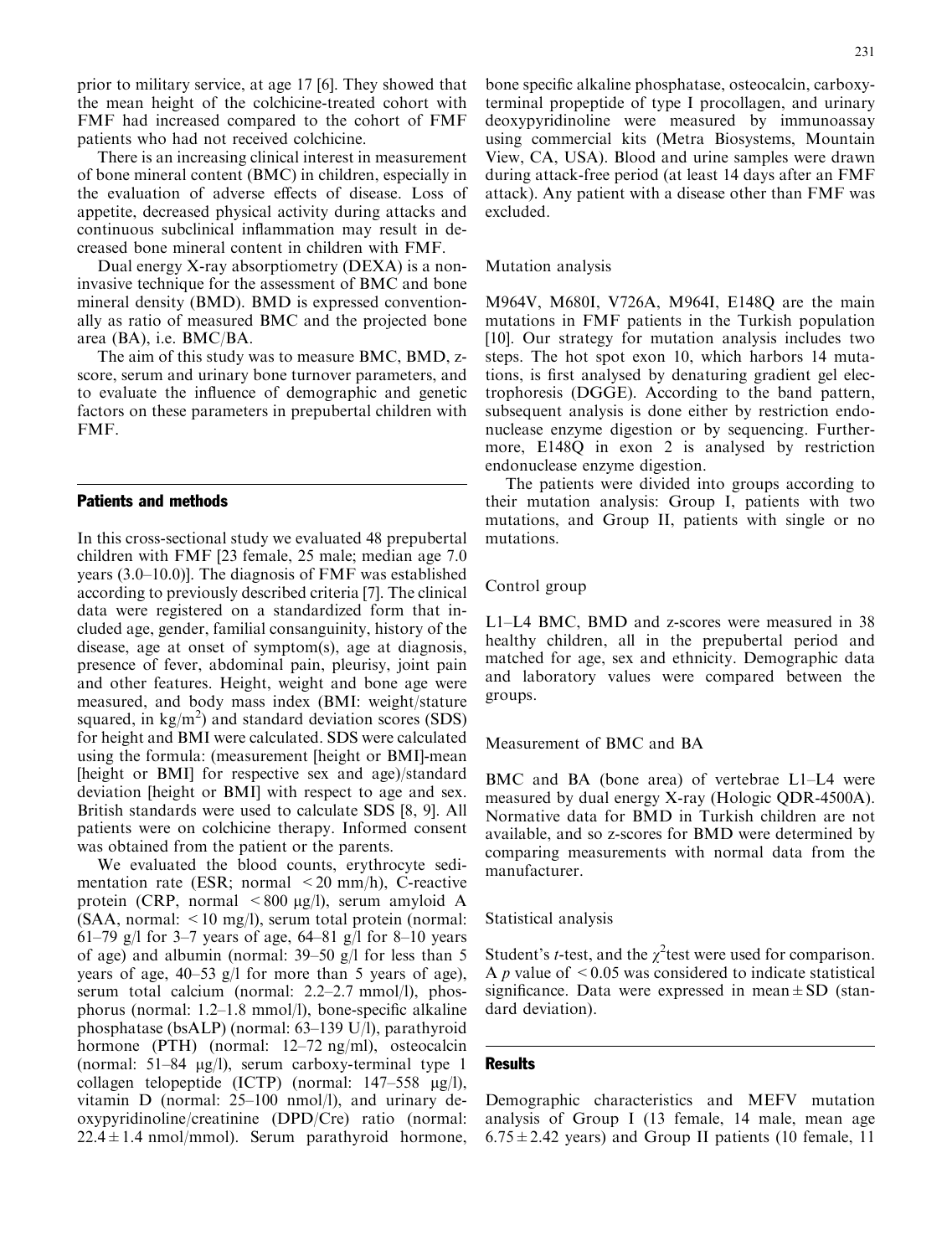female, mean age  $6.71 \pm 2.22$  years) are summarized in Table 1. Fever (95%–100%) and abdominal pain  $(95\%-100\%)$  were the leading symptoms, followed by arthritis/arthralgia (70%–75%) and chest pain (37%– 38%); two groups were comparable in terms of demographic characteristics. Twenty-seven patients were homozygous or compound heterozygous, M694V/ M694V genotype being the most common genotype; 10 patients had a single mutation, and 11 patients were negative for M964V, M680I, V726A, M964I and E148Q mutations.

Anthropometric measurements of patients with FMF were compared to those of controls (Table 2). Mean height, weight and BMI, as well as bone age, were slightly greater in the control group than in either group of patients; however, none of these parameters reached statistical significance when compared among the three groups. Furthermore, height and BMI standard deviation scores (SDS) were similar in the three groups studied ( $p=0.169$ , and  $p=0.612$ , respectively) (Table 2).

Mean L1-L4 BMC in Group I and II were  $15.49 \pm$ 5.99 g and  $15.68 \pm 4.89$  g, respectively, both significantly lower than the mean L1–L4 BMC of control patients:  $19.59 \pm 6.7$  g ( $p < 0.05$ ). Mean L1–L4 BMD in Group I, Group II and the control group were  $0.466 \pm 0.066$  g/ cm<sup>2</sup>, 0.487 ± 0.085 g/cm<sup>2</sup> and 0.513 ± 0.079 g/cm<sup>2</sup>, respectively. Mean z-scores in Group I, Group II and the control group were  $-1.87 \pm 0.74$ ,  $-1.55 \pm 0.92$  and  $-1.39 \pm 0.02$ 

Table 1 Demographic characteristics and MEFV mutation analysis of 48 patients with FMF

| Features                                                           | Group I (2 mutations)<br>$(n=27)$ | Group II (no or<br>single mutation) $(n=21)$ | $\boldsymbol{p}$ |
|--------------------------------------------------------------------|-----------------------------------|----------------------------------------------|------------------|
| Gender (female/male) $(n/n)$                                       | 13/14                             | 10/11                                        | <b>NS</b>        |
| Current age (years, mean $\pm$ SD)                                 | $6.71 \pm 2.22$                   | $6.75 \pm 2.42$                              | <b>NS</b>        |
| Age at onset of symptoms (years, mean $\pm$ SD)                    | $2.75 \pm 2.06$                   | $3.04 \pm 1.74$                              | <b>NS</b>        |
| Consanguinity $n$ (%)                                              | 4(16.7)                           | 4(16.7)                                      | <b>NS</b>        |
| Family history $n$ (%)                                             | 11 $(45.8)$                       | 9(37.5)                                      | <b>NS</b>        |
| History of appendectomy $n$ (%)                                    | 2(8.3)                            | $0(-)$                                       | <b>NS</b>        |
| Frequency of attacks before diagnosis (attack/year; mean $\pm$ SD) | $19.8 \pm 15.8$                   | $22.9 \pm 16.2$                              | <b>NS</b>        |
| Duration of attacks before diagnosis (days; mean $\pm$ SD)         | $2.3 \pm 2.9$                     | $2.0 \pm 1.4$                                | <b>NS</b>        |
| Frequency of attacks after colchicine (attack/year; mean $\pm$ SD) | $1.6 \pm 2.8$                     | $1.4 \pm 1.9$                                | <b>NS</b>        |
| Duration of attacks after colchicine (days; mean $\pm$ SD)         | $0.6 \pm 0.9$                     | $0.4 \pm 0.4$                                | <b>NS</b>        |
| Clinical features                                                  |                                   |                                              |                  |
| Fever $n$ $\left(\frac{0}{0}\right)$                               | 27(100.0)                         | 20(95.2)                                     | <b>NS</b>        |
| Abdominal pain $n$ (%)                                             | 27(100.0)                         | 20(95.2)                                     | <b>NS</b>        |
| Chest pain $n$ (%)                                                 | 10(37.0)                          | 8(38.1)                                      | <b>NS</b>        |
| Arthritis/arthralgia $n$ (%)                                       | 19(70.4)                          | 16(76.2)                                     | <b>NS</b>        |
| <b>MEFV</b> mutations                                              |                                   |                                              |                  |
| M694V/M694V                                                        | 14                                |                                              |                  |
| M694V/M680I                                                        | 6                                 |                                              |                  |
| M694V/V726A                                                        |                                   |                                              |                  |
| M680I/M680I                                                        |                                   |                                              |                  |
| V726A/E148Q                                                        |                                   |                                              |                  |
| $M694V/-$                                                          |                                   |                                              |                  |
| $M680I/-$                                                          |                                   |                                              |                  |
| $V726A/-$                                                          |                                   |                                              |                  |
| $E148Q$ –                                                          |                                   |                                              |                  |
| Unidentified/unidentified                                          |                                   | 11                                           |                  |

Table 2 Bone mineral content (BMC), bone mineral density (BMD) and z-scores of study groups

| Features            |                   | Group I (2 mutations) $(n=27)$ Group II (No or single mutation) $(n=21)$ Control group $(n=38)$ p |                    |                       |
|---------------------|-------------------|---------------------------------------------------------------------------------------------------|--------------------|-----------------------|
| Female/male         | 13/14             | 10/11                                                                                             | 20/18              | <b>NS</b>             |
| Age (years)         | $6.71 \pm 2.22$   | $6.75 \pm 2.42$                                                                                   | $6.68 \pm 2.73$    | <b>NS</b>             |
| Height (cm)         | $119.9 \pm 12.25$ | $121.38 \pm 14.86$                                                                                | $124.11 \pm 17.36$ | <b>NS</b>             |
| Weight (kg)         | $22.2 \pm 6.1$    | $24.8 \pm 10.0$                                                                                   | $26.0 \pm 9.18$    | <b>NS</b>             |
| BMI $(kg/m^2)$      | $15.93 \pm 2.00$  | $16.16 \pm 2.94$                                                                                  | $16.5 \pm 2.63$    | <b>NS</b>             |
| <b>HSDS</b>         | $0.06 \pm 1.08$   | $0.55 \pm 1.02$                                                                                   | $0.44 \pm 1.33$    | <b>NS</b>             |
| <b>BMI SDS</b>      | $0.09 \pm 1.13$   | $-0.01 \pm 1.31$                                                                                  | $0.21 \pm 1.45$    | <b>NS</b>             |
| Bone age (years)    | $6.38 \pm 2.40$   | $6.50 \pm 2.31$                                                                                   | $6.90 \pm 2.73$    | <b>NS</b>             |
| L1-L4 BMC $(g)$     | $15.49 \pm 5.99$  | $15.68 \pm 4.89$                                                                                  | $19.59 \pm 6.7$    | $\leq 0.05^{\rm a,b}$ |
| L1-L4 BMD $(g/cm2)$ | $0.466 \pm 0.066$ | $0.487 \pm 0.085$                                                                                 | $0.513 \pm 0.079$  | $\leq 0.05^{\rm a}$   |
| z score             | $-1.87 \pm 0.74$  | $-1.55 \pm 0.92$                                                                                  | $-1.39 \pm 0.84$   | $\leq 0.05^{\rm a}$   |

BMI: body mass index; BMI SDS: BMI standard deviation score; HSDS: height standard deviation score

<sup>b</sup>Comparison between control group and Group II

<sup>a</sup>Comparison between control group and Group I

Comparison between Group I and Group II was not significant  $(p>0.05)$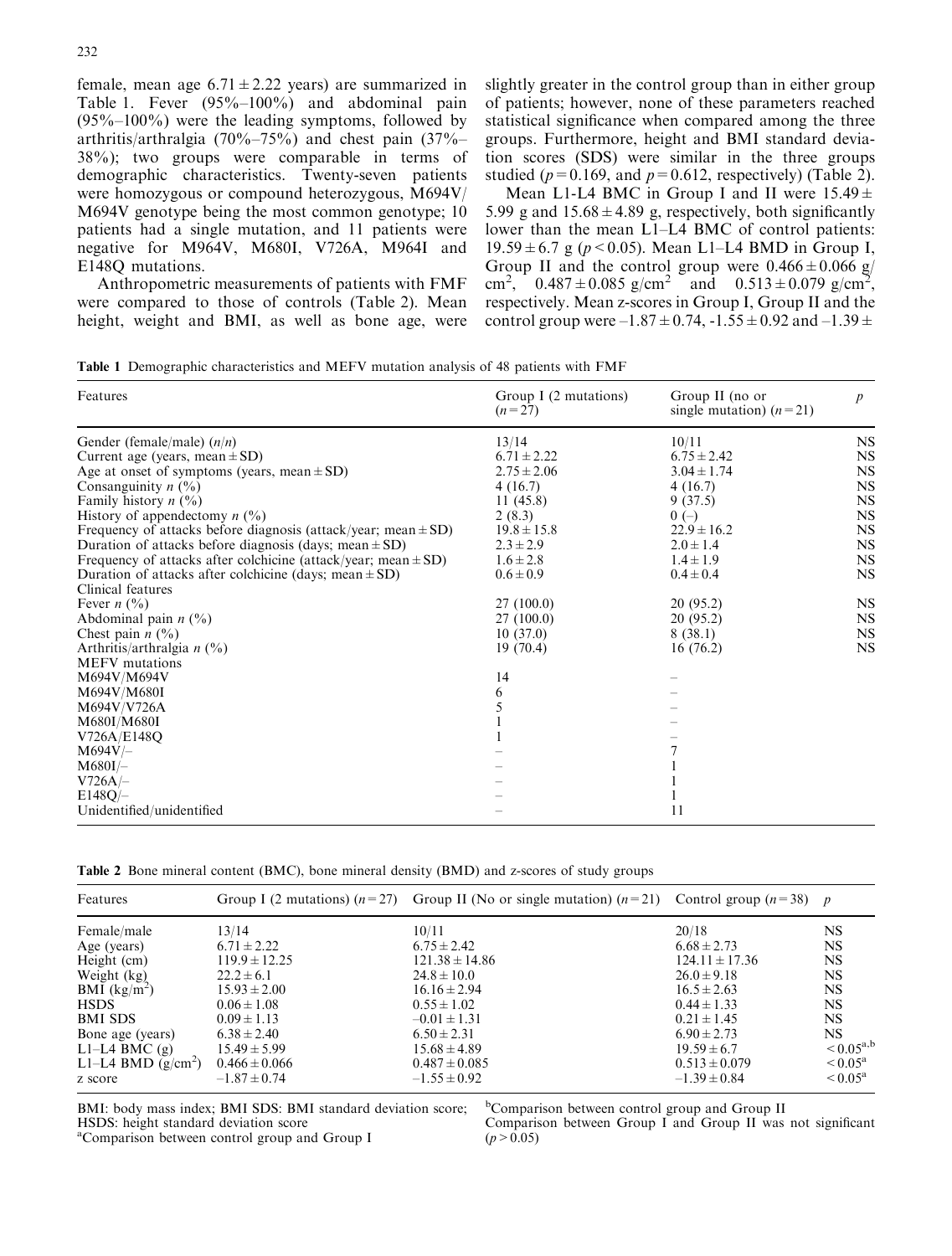0.84, respectively. Mean L1–L4 BMD and z-score of Group I were lower than in the control group ( $p < 0.05$ ). The mean values in Group II were higher than in Group I, and lower than in the control group, but these differences did not reach statistical significance (Table 2).

Comparison of acute phase proteins, and serum and urinary bone turnover parameters of patients revealed (Table 3) that mean haemoglobin, haematocrit, calcium, phosphorus, bsALP and ICTP were within normal limits, and comparable in Group I and II patients. Vitamin D levels were in the lower range. In Group I, 13 patients had vitamin D levels  $\leq$  25 nmol/l, and 4 other patients had levels between 25 and 40 nmol/l. The remaining patients had vitamin D >40 nmol/l. In Group II 7 patients had vitamin  $D \leq 25 \text{ nmol/l}$ , 8 had levels between 25 and 40 nmol/l, and the remaining had levels >40 nmol/l. Osteocalcin was in the lower limit of normal in Group II, and even lower in Group I patients; however, the difference between the two groups did not reach statistical significance. DPD/Cre was slightly elevated in both groups of patients. ESR and SAA levels were higher in Group I:  $28.3 \pm 14.5$  mm/h and  $350 \pm 62$  mg/l in Group I and  $20.5 \pm 11.7$  mm/h and  $190 \pm 68$  mg/l in Group II, respectively ( $p < 0.05$ ).

# **Discussion**

To the best of our knowledge this is the first study evaluating bone mineral density in patients with FMF. In this cross-sectional study we showed that FMF patients with mutations in both alleles had significantly lower BMC, BMD and z-score values than the control group.

The difference in BMC and BMD of patients with FMF compared to controls cannot be explained by differences in body size or skeletal maturation, as height and BMI SDS as well as bone age were found to be statistically similar in patients and controls. We have observed low z-scores not only in patients but also in controls. This may be due to the method of determination, for we used normative data from the manufacturer, as normative values for BMD in Turkish children are

not available. However, all three groups were subject to the same method of evaluation, and we would expect the bias caused by the method of determination of z-scores to affect the measurements in patients and controls alike, as the patients and controls were comparable not only with respect to age but also in their body size.

Biochemical markers of bone turnover did not deviate significantly from normal in the patients. DPD/Cre, which is a marker for bone resorption, was slightly over the upper limit of normal in both patient groups. This may suggest increased resorption in these patients. Vitamin D levels too were in the lower range. It may be speculated that less than optimal levels of vitamin D in these patients may lead to bone resorption, for it is well known that vitamin D is essential for the maintenance of adequate calcium levels for bone mineralization. Levels above 40–50 nmol/l are suggested to be sufficient for vitamin D status; however, the optimal level of serum 25-OH-D necessary for promotion of bone mineral accretion during growth has not been fully established in children. Two studies investigated the impact of vitamin D deficiency during the winter season on bone mass in children and young adults [11, 12]. Neither demonstrated a correlation between serum 25-hydroxy vitamin D and DXA BMD in children and adolescents. This may be due to the fact that bone mineral accretion is cumulative, and vitamin D levels at a single point may not correlate well with a single bone mass measurement. PTH levels may provide and index of the physiological significance of low vitamin D status, for it indicates suboptimal calcium status before decreases in the serum calcium level occur. Normal levels of PTH in the current cohort preclude vitamin D deficiency as a significant determinant of bone mineral status.

Another possibility is that ongoing inflammation in these patients, as suggested by elevated ESR in Group I, may be a cause for increased bone resorption.

Osteocalcin levels were below the normal range in the patients, more so in Group I. Osteocalcin is a marker for bone formation, and low levels in patients with FMF may suggest suppression of bone formation as a factor leading to decreased mineralization. However, we did

| on of clinical<br>tures | Laboratory tests          | Group I (2 mutations) | Group II (no or single mutation) | $\boldsymbol{p}$ |
|-------------------------|---------------------------|-----------------------|----------------------------------|------------------|
| tion analysis           | Haemoglobin (mmol/l)      | $1.85 \pm 0.16$       | $2.01 \pm 0.16$                  | NS.              |
|                         | Haematocrit $(\% )$       | $36.1 \pm 2.7$        | $36.4 \pm 2.8$                   | NS.              |
|                         | Total protein $(g/l)$     | $64.7 \pm 7.1$        | $68.4 \pm 7.7$                   | NS.              |
|                         | Albumin $(g/l)$           | $43.2 \pm 4.5$        | $45.3 \pm 0.4.8$                 | NS.              |
|                         | $ESR$ (mm/h)              | $28.3 \pm 14.5$       | $20.5 \pm 11.7$                  | ${}_{0.05}$      |
|                         | $CRP (\mu g/l)$           | $560 \pm 700$         | $480 \pm 470$                    | NS.              |
| sphatase:               | $SAA$ (mg/l)              | $350 \pm 62$          | $190 \pm 68$                     | ${}_{0.05}$      |
| fic alkaline            | Calcium (mmol/l)          | $2.5 \pm 0.2$         | $2.5 \pm 0.1$                    | NS.              |
| : C-reactive            | Phosphorus (mmol/l)       | $1.65 \pm 0.19$       | $1.58 \pm 0.16$                  | <b>NS</b>        |
| urinary                 | $DPD/Cre$ (nmol/mmol)     | $30.6 \pm 14.7$       | $25.2 \pm 8.3$                   | NS.              |
| creatinine              | Bone specific ALP $(U/I)$ | $85 \pm 41$           | $83 \pm 30$                      | <b>NS</b>        |
| ocyte                   | Osteocalcin $(\mu g/l)$   | $12.3 \pm 9.8$        | $20.5 \pm 40.1$                  | <b>NS</b>        |
| $\cdot$ ICTP:           | ICTP $(\mu g/l)$          | $399 \pm 111$         | $317 \pm 137$                    | NS.              |
| ninal type 1            | Vitamin D (nmol/l)        | $29.7 \pm 17.5$       | $30.9 \pm 15.5$                  | NS.              |
| e; SAA:                 | $PTH$ (ng/ml)             | $50.16 \pm 30.00$     | $43.01 \pm 18.67$                | NS.              |
|                         |                           |                       |                                  |                  |

Table 3 Comparison and laboratory fea according to mutat

 $ALP: alkaline, phos$  $b$ s $ALP:$  bone speci phosphatase; CRP protein; DPD/Cre: deoxypyridinoline/ ratio; ESR: erythro sedimentation rate serum carboxy-tern collagen telopeptid serum amyloid A